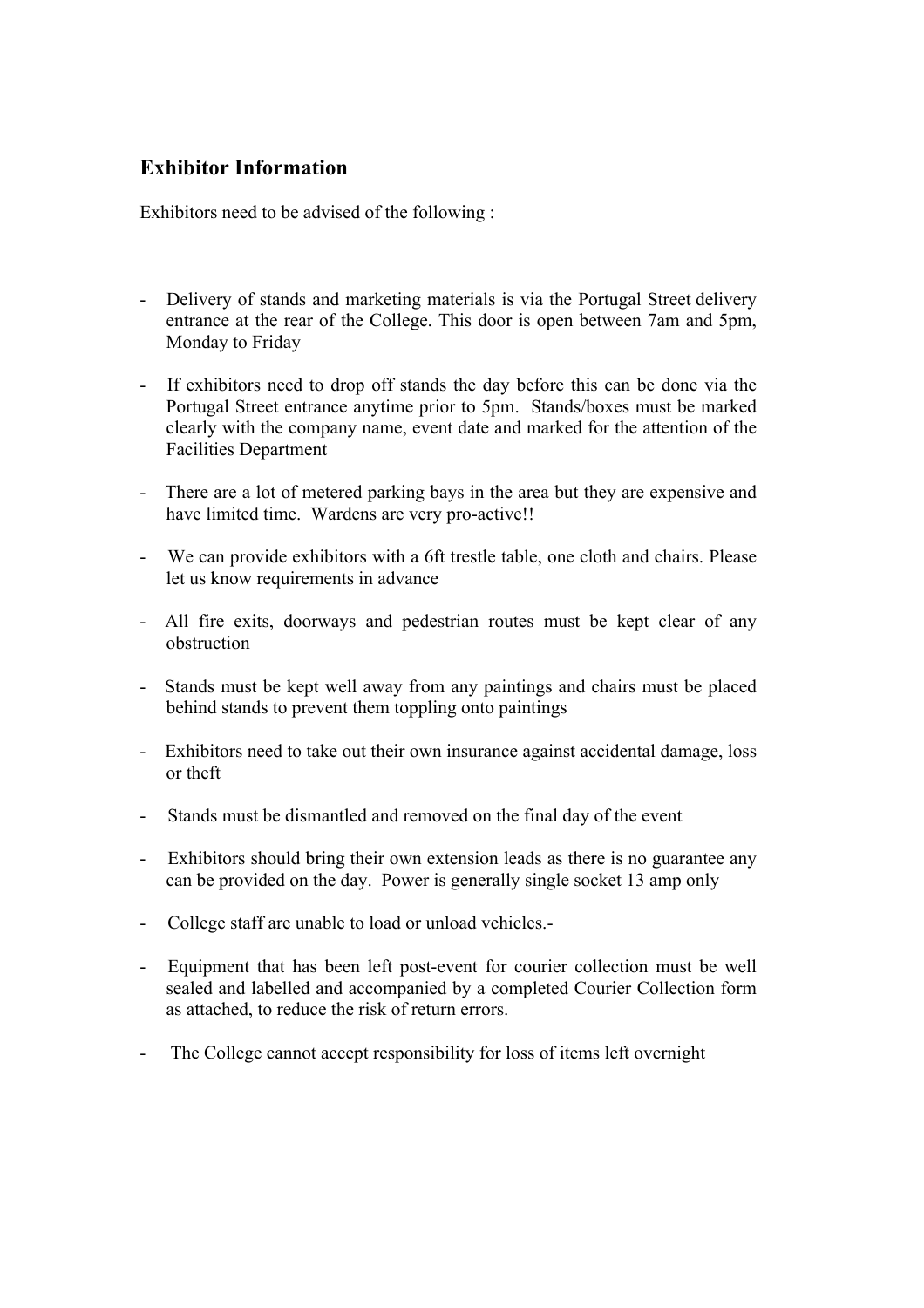# **Courier Collection Form**

We are happy for you to leave items for Collection by a Courier however in order to minimise losses and errors we do require the following information:

| Name of Co-ordinator        |  |
|-----------------------------|--|
| <b>Contact Phone Number</b> |  |
| Company Name                |  |
| Date of Event               |  |
| Delivery Address            |  |
| No./Description of items    |  |
| Name of Courier Company     |  |

Please note that the responsibility for sealing packages and arranging collection lies with yourselves. Please also note that we do not have a lockable area for these items and therefore while we will do our best for you we cannot accept any responsibility for any items lost, collected in error or not collected at all

Signature …………………………………………………………………………….

# **Collection**